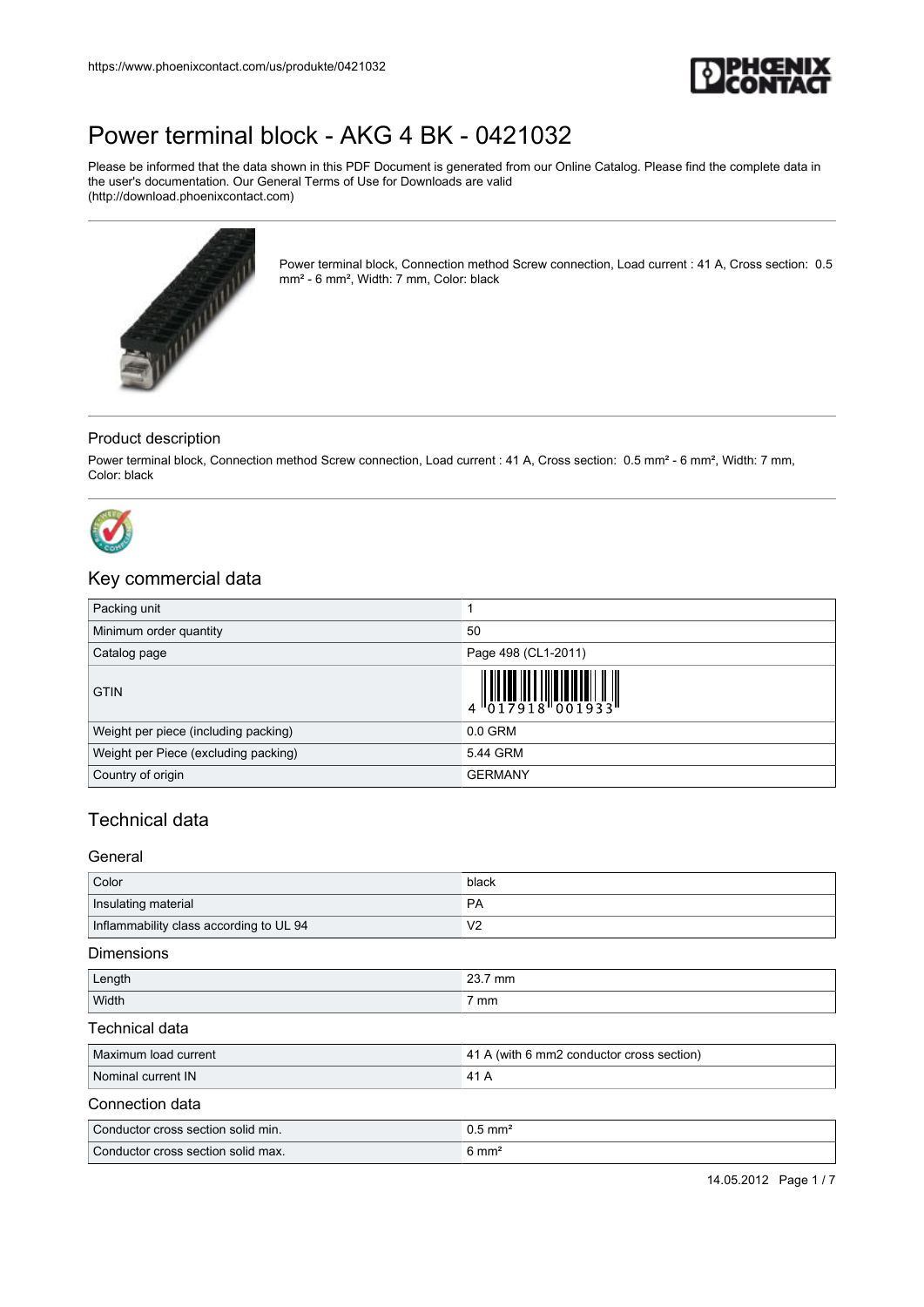

## Technical data

#### Connection data

| Conductor cross section stranded min.                                                      | $0.5$ mm <sup>2</sup> |
|--------------------------------------------------------------------------------------------|-----------------------|
| Conductor cross section stranded max.                                                      | $4 \text{ mm}^2$      |
| Conductor cross section AWG/kcmil min.                                                     | 20                    |
| Conductor cross section AWG/kcmil max                                                      | 10                    |
| Conductor cross section stranded, with ferrule without plastic<br>sleeve min.              | $0.5$ mm <sup>2</sup> |
| Conductor cross section stranded, with ferrule without plastic<br>sleeve max.              | $6 \text{ mm}^2$      |
| Conductor cross section stranded, with ferrule with plastic sleeve<br>min.                 | $0.5$ mm <sup>2</sup> |
| Conductor cross section stranded, with ferrule with plastic sleeve<br>max.                 | $6 \text{ mm}^2$      |
| 2 conductors with same cross section, solid min.                                           | $0.5$ mm <sup>2</sup> |
| 2 conductors with same cross section, solid max.                                           | $2.5$ mm <sup>2</sup> |
| 2 conductors with same cross section, stranded min.                                        | $0.5$ mm <sup>2</sup> |
| 2 conductors with same cross section, stranded max.                                        | $2.5$ mm <sup>2</sup> |
| 2 conductors with same cross section, stranded, ferrules without<br>plastic sleeve, min.   | $0.5$ mm <sup>2</sup> |
| 2 conductors with same cross section, stranded, ferrules without<br>plastic sleeve, max.   | $2.5$ mm <sup>2</sup> |
| 2 conductors with same cross section, stranded, TWIN ferrules<br>with plastic sleeve, min. | $0.5$ mm <sup>2</sup> |
| 2 conductors with same cross section, stranded, TWIN ferrules<br>with plastic sleeve, max. | $2.5$ mm <sup>2</sup> |
| Connection method                                                                          | Screw connection      |
| Stripping length                                                                           | $16 \text{ mm}$       |
| Screw thread                                                                               | M <sub>4</sub>        |
| Tightening torque, min                                                                     | 1.5 Nm                |
| Tightening torque max                                                                      | 1.8 Nm                |

## **Classifications**

## eclass

| eClass 4.0 | 27141131 |
|------------|----------|
| eClass 4.1 | 27141131 |
| eClass 5.0 | 27141131 |
| eClass 5.1 | 27141131 |
| eClass 6.0 | 27141120 |

### etim

| <b>ETIM 2.0</b> | EC000897 |
|-----------------|----------|
| ETIM 3.0        | EC000897 |
| <b>ETIM 4.0</b> | EC000897 |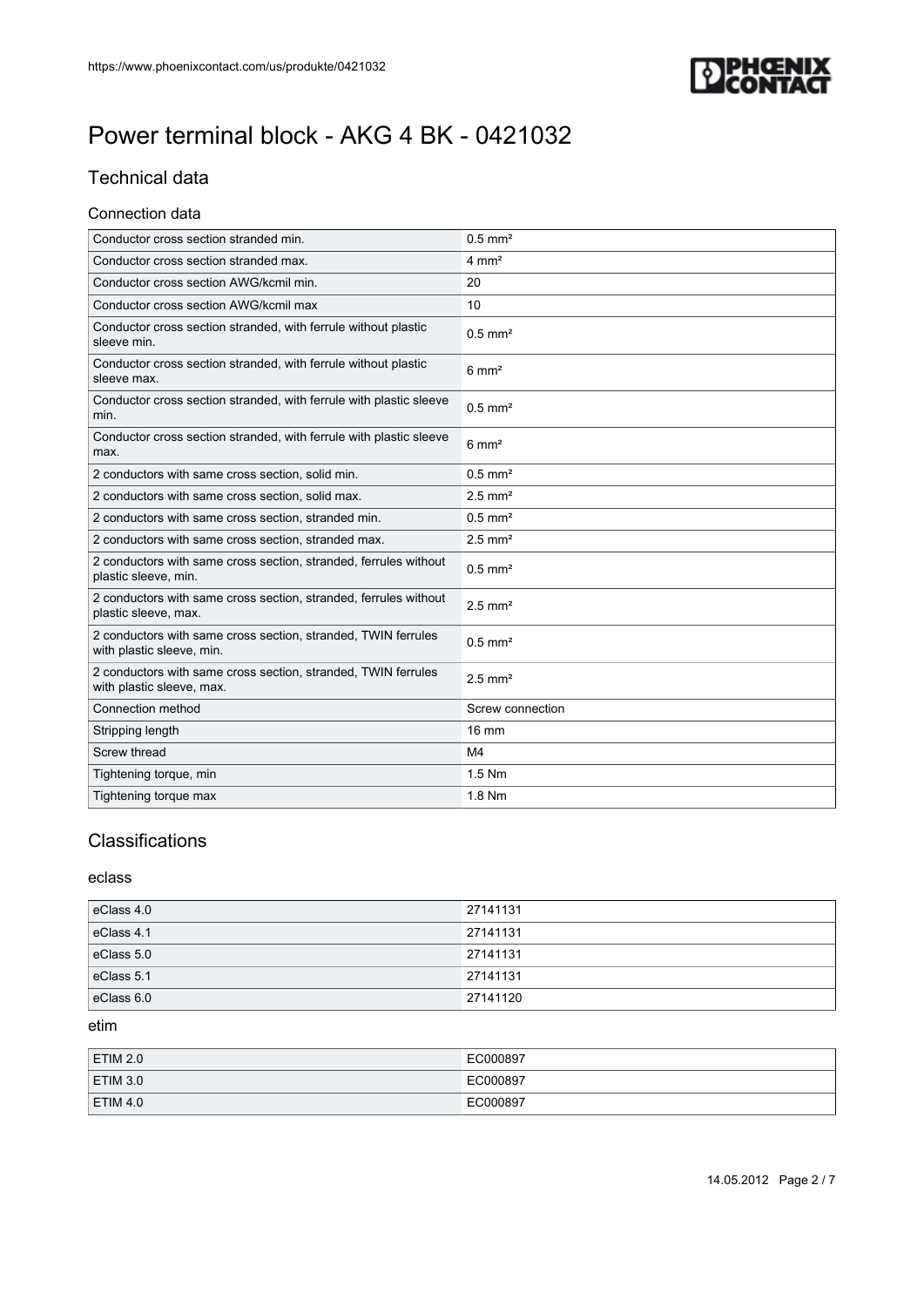

## **Classifications**

### unspsc

| UNSPSC 6.01          | 30211811 |
|----------------------|----------|
| <b>UNSPSC 7.0901</b> | 39121410 |
| UNSPSC 11            | 39121410 |
| <b>UNSPSC 12.01</b>  | 39121410 |
| UNSPSC 13.2          | 39121410 |

## Approvals

## **Certificates**

#### Certification

UL Recognized / cUL Recognized / GOST / GOST / cULus Recognized

### Certification EX

#### Certification submitted

### Approval details

| UL Recognized              |           |           |   |
|----------------------------|-----------|-----------|---|
|                            |           | B         | ◡ |
| mm <sup>2</sup> /AWG/kcmil | $10 - 10$ | $10 - 10$ |   |
| Nominal current IN         | 30 A      | 30 A      |   |
| Nominal voltage UN         | 250 V     | 300 V     |   |

| cUL Recognized             |           |           |   |
|----------------------------|-----------|-----------|---|
|                            |           | в         | ◡ |
| mm <sup>2</sup> /AWG/kcmil | $10 - 10$ | $10 - 10$ |   |
| Nominal current IN         | 30 A      | 30 A      |   |
| Nominal voltage UN         | 250 V     | 300 V     |   |

### GOST

GOST

cULus Recognized

### Accessories

Accessories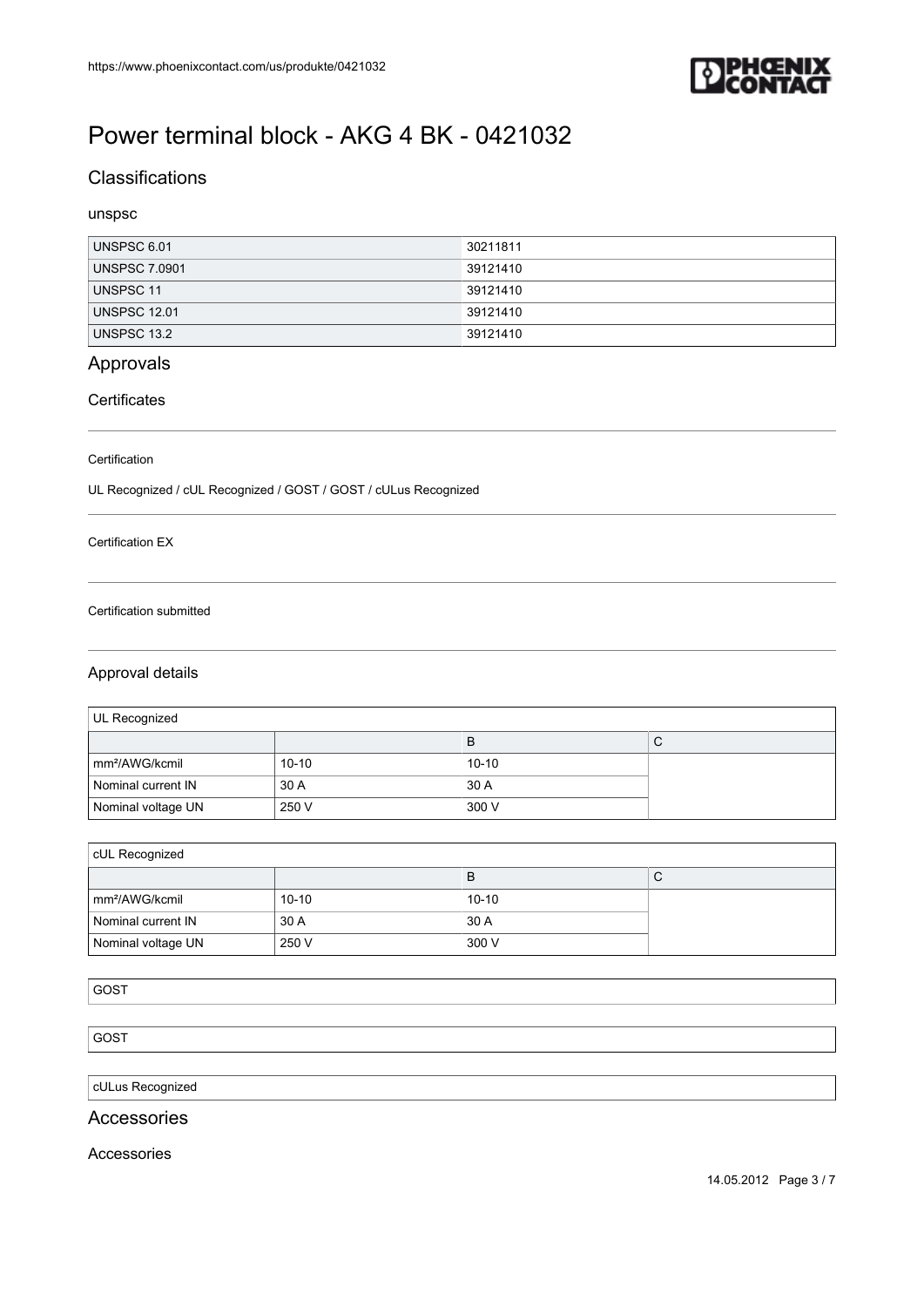

## Accessories

#### Assembly

[Support - AB/SS - 0404428](https://www.phoenixcontact.com/us/produkte/0404428)

Support made of insulating material, with retaining screw, for use with either 3 x 10 mm or 6 x 6 mm busbar, color: gray



#### [Support - ABN 2/SS - 0404460](https://www.phoenixcontact.com/us/produkte/0404460)



Double support, insulating material, optionally for use with 3 x 10 mm or 6 x 6 mm busbar, height in closed state: 39 mm

[Support - UAB 1 - 3032431](https://www.phoenixcontact.com/us/produkte/3032431)

Support, Width: 2 mm, Color: blue



[Support - AB2/SS - 0404431](https://www.phoenixcontact.com/us/produkte/0404431)

Double support, insulating material, optionally for use with 3 mm x 10 mm or 6 mm x 6 mm busbar, height: 48 mm



[Neutral busbar - NLS-CU 3/10 SN 1000MM - 0402174](https://www.phoenixcontact.com/us/produkte/0402174)

PEN conductor busbar, 3mm x 10 mm, length: 1000 mm



Marking

14.05.2012 Page 4 / 7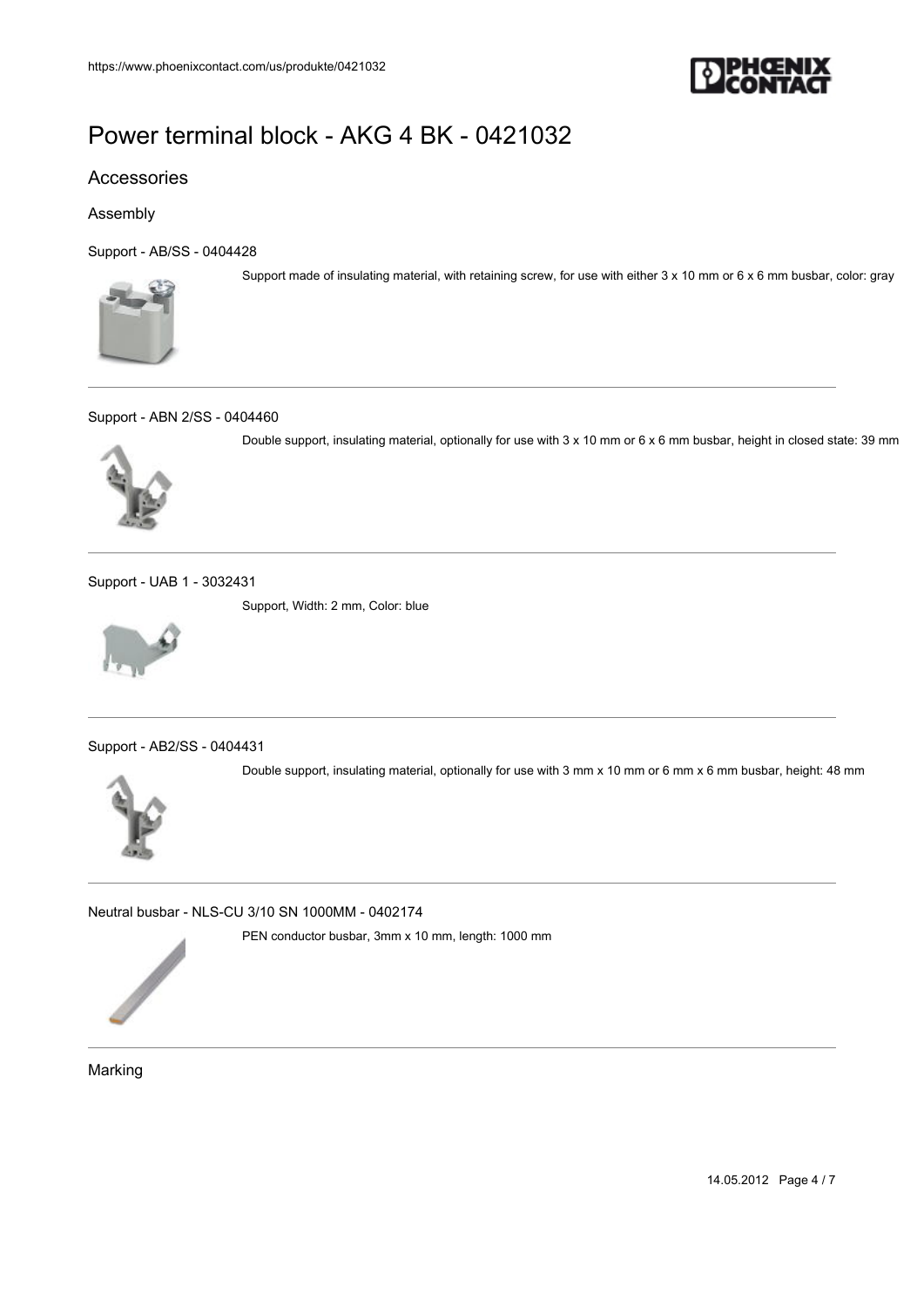

## Accessories

[Zack marker strip - ZB 5 :UNBEDRUCKT - 1050004](https://www.phoenixcontact.com/us/produkte/1050004)

Zack marker strip, Strip, white, Unlabeled, Can be labeled with: Plotter, Mounting type: Snap into tall marker groove, For terr

Tools

[Screwdriver - SZS 0,6X3,5 - 1205053](https://www.phoenixcontact.com/us/produkte/1205053)

Actuation tool, for ST terminal blocks, insulated, also suitable for use as a bladed screwdriver, size: 0.6 x 3.5 x 100 mm, 2-component

Drawings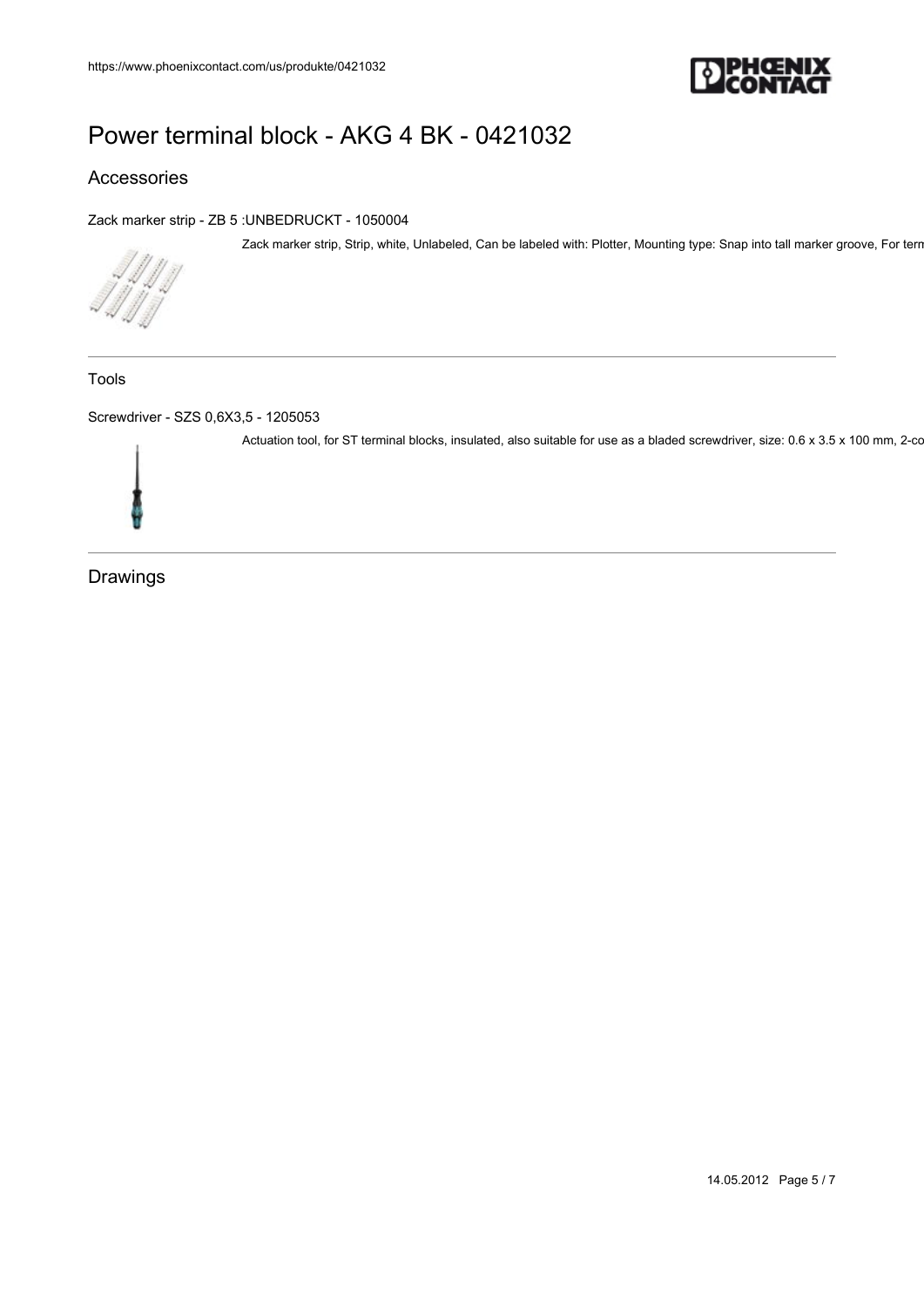

## Dimensioned drawing



14.05.2012 Page 6 / 7